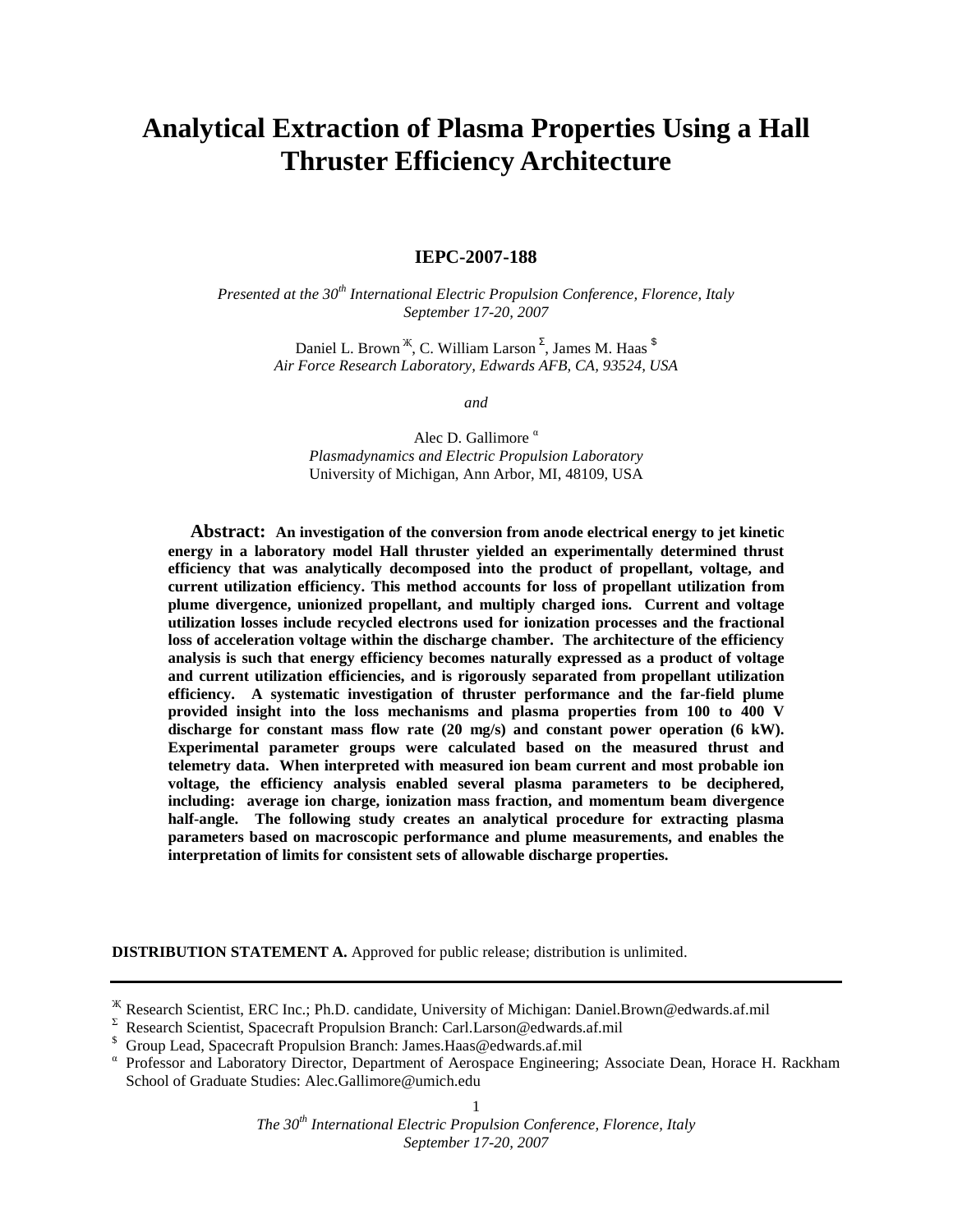## **Nomenclature**

| a                                                                                            | = 'quality' indicator of ionization in the $\Phi_{VDF}$ contribution of the $\Phi$ -Factor, a $\approx 0.99$                                    |
|----------------------------------------------------------------------------------------------|-------------------------------------------------------------------------------------------------------------------------------------------------|
| $E_1$                                                                                        | = first experimental parameter group = $\frac{1}{2}(\mathbf{T}/\dot{\mathbf{m}})^2/(V_a \mathcal{F}/M) = \Phi(1-\beta)\chi$ .                   |
| $E_2$                                                                                        | = second experimental parameter group = $(\dot{m} \Lambda_a)(\mathcal{F} \land \mathcal{W}) = (1-r)/\chi$ .                                     |
| F                                                                                            | $=$ Faraday constant, 96,485 coulombs/mol of charge.                                                                                            |
|                                                                                              | = ion mass fraction at exit = $f_1 + f_2 + f_3$ .                                                                                               |
| $f_i^*_{1,\stackrel{*}{\Gamma_2},\stackrel{*}{\Gamma_3}}$                                    | = reduced ion mass fractions at exit, $f^*_{1}+f^*_{2}+f^*_{3}=1$ , $f_1/f_i = f^*_{1}$ .                                                       |
| $g_{\rm o}$                                                                                  | = Earth's gravitational constant at sea level, 9.806 m/s <sup>2</sup> .                                                                         |
| $I_{a}$                                                                                      | $=$ measured anode current.                                                                                                                     |
| $I_{sp}$                                                                                     | = specific impulse, independent of unit system, $I_{sp} = \langle \mathbf{v} \rangle / g_o$ .                                                   |
| $\dot{m}$                                                                                    | $=$ measured propellant anode mass flow rate.                                                                                                   |
| $\dot{m}_c$                                                                                  | $=$ measured propellant cathode mass flow rate.                                                                                                 |
| $\mathcal M$                                                                                 | $=$ molecular weight of propellant, xenon $= 0.1313$ kg/mol.                                                                                    |
| $P_{in}$                                                                                     | $=$ input power to anode.                                                                                                                       |
| $P_{jet}$                                                                                    | = power of jet = $\frac{1}{2}$ m < $\mathbf{v}^2$ >.                                                                                            |
| $P_{\text{magnets}}$                                                                         | $=$ input power to electromagnets.                                                                                                              |
| Q                                                                                            | = average charge of xenon ions, $f^*$ <sub>1</sub> + $2f^*$ <sub>2</sub> + $3f^*$ <sub>3</sub> .                                                |
| q                                                                                            | = unit of charge, $1.609 \times 10^{-19}$ C.                                                                                                    |
| r                                                                                            | = fractional loss of current, electron recycle fraction.                                                                                        |
| $(1-r)$                                                                                      | $=$ fractional ion beam current, current utilization efficiency.                                                                                |
| т                                                                                            | $=$ measured thrust vector.                                                                                                                     |
| $V_a$                                                                                        | $=$ measured anode voltage.                                                                                                                     |
|                                                                                              | $=$ mass weighted average exit velocity, specific impulse.<br>$=$ mass weighted average squared exit velocity.                                  |
| $\n\langle \mathbf{v} \rangle\n\langle \mathbf{v}^2 \rangle\n\langle \mathbf{v}^2 \rangle_+$ | $=$ mass weighted average squared ion exit velocity.                                                                                            |
| $\alpha$                                                                                     | $=$ plume momentum divergence half-angle.                                                                                                       |
| β                                                                                            | $=$ fractional loss of acceleration voltage.                                                                                                    |
| $(1-\beta)$                                                                                  | $=$ voltage utilization efficiency.                                                                                                             |
| ΔV                                                                                           | = average ion acceleration voltage = $(f_{1}^{*} \delta V_{1} + 2f_{2}^{*} \delta V_{1} + 3f_{3}^{*} \delta V_{1})/Q$ .                         |
|                                                                                              | $\delta V_1$ , $\delta V_2$ , $\delta V_3$ = acceleration voltages of $Xe^{+1}$ , $Xe^{+2}$ , $Xe^{+3}$ .                                       |
| $\eta_{\text{energy}}$                                                                       | = energy efficiency = $P_{jet}/P_{in}$ .                                                                                                        |
| $\eta_{\text{thrust}}$                                                                       | $=$ experimental thrust efficiency.                                                                                                             |
| $\eta_{\text{total}}$                                                                        | = total thruster efficiency = $\eta_{\text{thrust}}$ [ m /( m + m <sub>c</sub> )] [P <sub>in</sub> /( P <sub>in</sub> + P <sub>magnets</sub> )] |
| Φ                                                                                            | = $\Phi$ -Factor = $\Phi_{VDF} \Phi_{DIV} = \langle v \rangle^2 / \langle v^2 \rangle$ , propellant utilization efficiency.                     |
| $\Phi_{VDF}$                                                                                 | = velocity distribution component of the $\Phi$ -Factor, = a f <sub>i</sub>                                                                     |
| χ                                                                                            | $=\chi$ -Factor = f <sub>i</sub> Q, average charge per particle (ions and neutrals), beam current per mol of propellant.                        |

## **I. Introduction**

ALL thrusters utilize orthogonal electric and magnetic fields to electrostatically accelerate ions through a H ALL thrusters utilize orthogonal electric and magnetic fields to electrostatically accelerate ions through a discharge channel, while recycled electrons travel in an azimuthal trajectory around the channel annulus with a small axial velocity component leading to the anode. Complex coupling of plasma properties and perturbation effects make physical parameters such as momentum beam divergence, ionization fraction, and average ion charge difficult to measure directly. However, these values can be analyzed using thrust and far-field plume measurements. An investigation of thruster operation for constant anode flow operation (20 mg/s) and constant power operation 6 kW) is examined to demonstrate the utility of thruster utilization efficiencies and the efficacy in bounding a consistent set of plasma properties from a limited number of macroscopic measurements.

## **II. Hall Thruster Efficiency Analysis**

A Hall thruster efficiency architecture developed at AFRL analytically separates thruster efficiency into the product of three utilization efficiencies: voltage, current, and propellant utilization efficiency. This method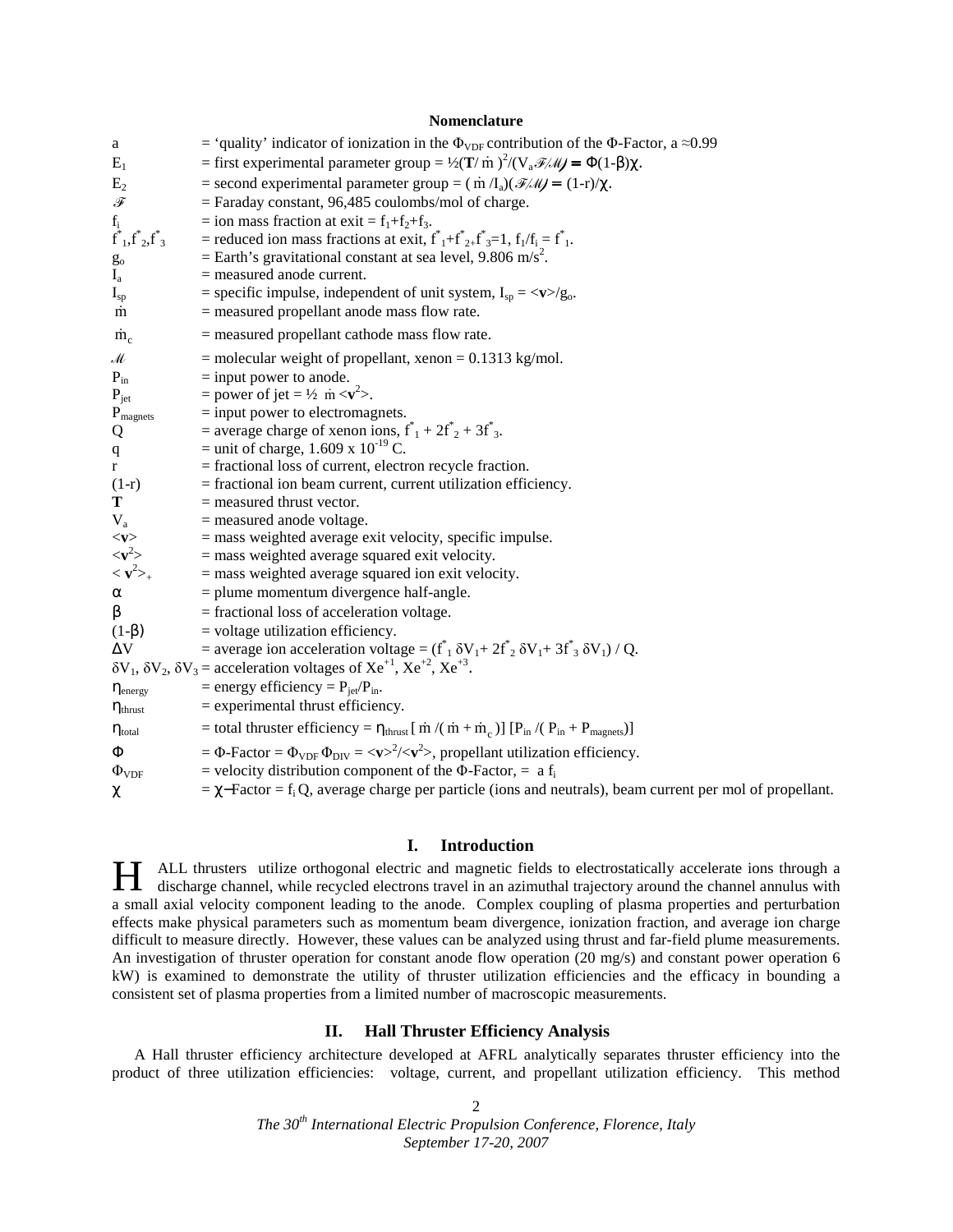accounts for the effects of the ion velocity distribution function (VDF), ionization fraction, multiply charged ion species, electron recycle fraction, momentum plume divergence, and the loss of acceleration voltage within the discharge chamber. The architecture is formulated such that energy efficiency becomes naturally expressed as a product of voltage and current utilization efficiencies, and is rigorously separated from propellant utilization efficiency. Thus, thrust efficiency is the product of propellant utilization efficiency and energy efficiency. A detailed account of the following efficiency architecture with a comprehensive examination of Hall thruster physics and its manifestation in thruster utilization efficiencies is detailed in the work of Larson, Brown, and Hargus.<sup>1</sup> The voltage and current utilization efficiencies are analogous to those in the efficiency analysis by Hofer and Gallimore.<sup>2</sup> However, the propellant utilization in this study accounts for neutrals in the propellant utilization efficiency. Contrary to previous phenomenological efficiency studies, the utilization efficiencies in the following architecture are analytically decomposed from thrust efficiency, which allows for the extraction of additional plasma parameters from a small number of experimental measurements.

Hall thruster efficiency is defined as the conversion of anode electrical energy to directed momentum to produce thrust, and experimentally determined as:

$$
\eta_{\text{thrust}} = \frac{\frac{1}{2} \dot{\mathbf{m}} < \mathbf{v} >^2}{P_{\text{in}}} = \frac{1}{2} \left( \frac{\mathbf{T}}{P_{\text{in}}} \right) < \mathbf{v} > \tag{1}
$$

In Eq. (1), thrust efficiency may also be written as the product of the thrust-to-power ratio (T/P<sub>in</sub>) and <v>, where <v> is the propellant jet specific impulse (impulse per unit mass) with dimensions of velocity in SI units. This expression reveals the trade-off between  $T/P_{in}$  and specific impulse for a given thruster efficiency, and explicitly shows that increasing specific impulse to high values at constant efficiency requires diminishing thrust and/or increasing power. Further analysis of the thrust efficiency provides insight into losses in Hall thruster performance.

$$
\eta_{\text{thrust}} = \frac{^2}{} * \frac{\frac{1}{2} \text{ in} }{I_a V_a} = \Phi \frac{P_{\text{jet}}}{P_{\text{in}}} = \Phi \eta_{\text{energy}}
$$
(2)

where

$$
\Phi = \frac{<\mathbf{v}>^2}{<\mathbf{v}^2>} \tag{3}
$$

The derivation in Eq. (2) separates thrust efficiency into the product of energy efficiency and the Φ-Factor. Energy efficiency is the ratio of jet kinetic energy to anode electrical energy. The Φ-Factor defined in Eq. (3) represents propellant utilization: it is unity for 100% ionization to a single ion species where all thrust vectors are directed along the same axis. It is a direct relation between the ion momentum and kinetic energy, which accounts for losses due to incomplete ionization, plume divergence and non-uniformity of the VDF that occurs when the jet is composed of multiple ion species with varying velocities.

 Energy efficiency can be further divided into the product of voltage and current utilization. The χ-factor is introduced in Eq. (4) to account for the average particle charge of propellant in the plasma, including unionized neutral propellant. It is defined as the product of particle ionization fraction, f<sup>i</sup> , and average ion charge, Q, in Eq. (5) for a plasma with three ion species.

$$
\eta_{\text{energy}} = \frac{\frac{1}{2} \text{ in} < v^2>}{P_{\text{in}}} = \frac{2}{v^2 + \frac{1}{2} < v^2 + \frac{1}{2} \text{ in } \mathcal{F}} = \frac{2}{\sqrt{4}} \frac{1}{\sqrt{4}} \times \frac{1}{\sqrt{4}} = \frac{2}{\sqrt{4}} \times \frac{1}{\sqrt{4}} = \frac{2}{\sqrt{4}} \times \frac{1}{\sqrt{4}} = (1 - \beta)(1 - r) \tag{4}
$$

where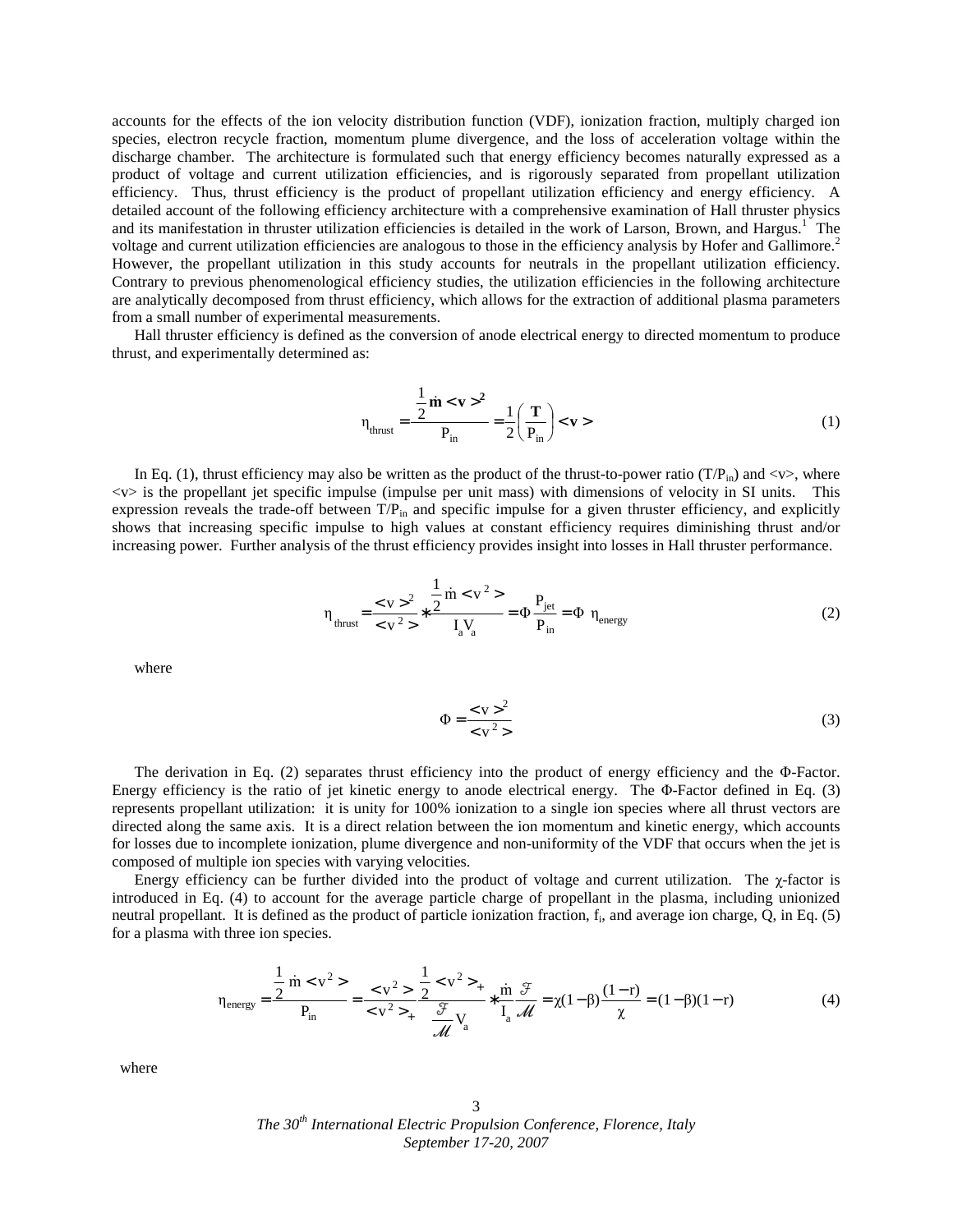$$
\chi = f_i \left( f_i^* + 2f_2^* + 3f_3^* \right) = f_i Q \tag{5}
$$

 Although the χ-factor cancels in the energy efficiency term, it reveals the physical nature of the voltage and current utilization inherent in the thrust efficiency. The voltage utilization, (1-β), shown in Eq. (6) compares the average potential energy gained by ions with the total potential available from the anode discharge voltage.

$$
\frac{<\mathbf{v}^{2}>}{<\mathbf{v}^{2}>_{+}}\frac{\frac{1}{2}<\mathbf{v}^{2}>_{+}}{\frac{\mathcal{F}}{\mathcal{M}}V_{a}}=f_{i}\left(f_{1}^{*}\frac{\partial V_{1}}{\partial V_{a}}+2f_{2}^{*}\frac{\partial V_{2}}{\partial V_{a}}+3f_{3}^{*}\frac{\partial V_{3}}{\partial V_{a}}\right)=f_{i}\frac{\Delta V}{V_{a}}(f_{1}^{*}+2f_{2}^{*}+3f_{3}^{*})=f_{i}(1-\beta)Q
$$
(6)

 To simplify the analysis, all ions are assumed to be created at the same location. Thus, the potential available for acceleration is  $\Delta V$  and the voltage utilization efficiency is (1-β) =  $\Delta V/V_a$ . This utilization is calculated from the most probable ion voltage with an RPA. An ExB measurement would provide reduced ion mass fractions, and enable a voltage utilization to be calculated for each ion species. Voltage utilization is maximized for complete ionization at the anode face. The approximation used in Eq. (6), in which average neutral to ion specific kinetic energy is equal to  $f_i$  (i.e.,  $\langle v^2 \rangle / \langle v^2 \rangle_+ \approx f_i$ ), is accurate to better than 99.999%. This calculation is based on the velocity ratio of singly charged xenon ions to unionized neutral propellant being greater than or equally to 100, which was experimentally determined using electrostatic probes by Hargus, Meezan, and Cappelli for a low power Hall Thruster.<sup>3</sup>

The total ion beam current exiting the thruster is given by  $[\chi \text{ m} (\mathcal{F}/M)]$ . The ratio of ion beam current to the discharge current is the current utilization efficiency (1-r), as defined in Eq. (7). The quantity 'r' is the electron recycle fraction, and represents the electrons emitted from the cathode that are not used for beam neutralization.

$$
(1-r) = \frac{\dot{m}}{I_a} \frac{\mathcal{F}}{\mathcal{M}} \chi = \frac{\dot{m}}{I_a} \frac{\mathcal{F}}{\mathcal{M}} f_i \left( f_1^* + 2f_2^* + 3f_3^* \right) \tag{7}
$$

 Current utilization approaches unity as the number of recycled electrons approaches zero. However, there is a minimum value of 'r' required to sustain ionization processes in the thruster and provide the energy necessary for a given ionization fraction and ion species distribution.

Two experimental parameter groups,  $E_1$  and  $E_2$ , may be written using the preceding utilization efficiencies. These parameters are calculated based solely on thruster telemetry and performance measurements, and provide insight about the relative magnitudes of the individual utilization efficiencies. The product of  $E_1$  and  $E_2$  is equal to thruster efficiency as shown in Eq. (8).

$$
\eta_{thrust} = \Phi(1 - \beta)(1 - r) = [\Phi(1 - \beta)\chi] \left[\frac{(1 - r)}{\chi}\right] = E_1 E_2
$$
\n(8)

Equations (9) and (10) define how  $E_1$  and  $E_2$  depend on the utilization efficiencies. The quantity  $E_1$  is a function of propellant utilization, voltage utilization, and the χ-factor. It is important to note that since both the χ-factor and  $\Phi$ -Factor are directly proportional to the ionization fraction, the experimental parameter E<sub>1</sub> is proportional to  $f_i^2$ . Since the quantity  $E_2$  is inversely proportional to  $f_i$ , it is expected that  $E_1$  will be more sensitive to changes in the ionization fraction.

$$
E_1 = \Phi(1 - \beta)\chi = \Phi_{DIV}(1 - \beta)aQf_i^2 = \frac{\frac{1}{2}\left[\frac{T}{m}\right]^2}{V_a \frac{\mathcal{F}}{\mathcal{M}}}
$$
(9)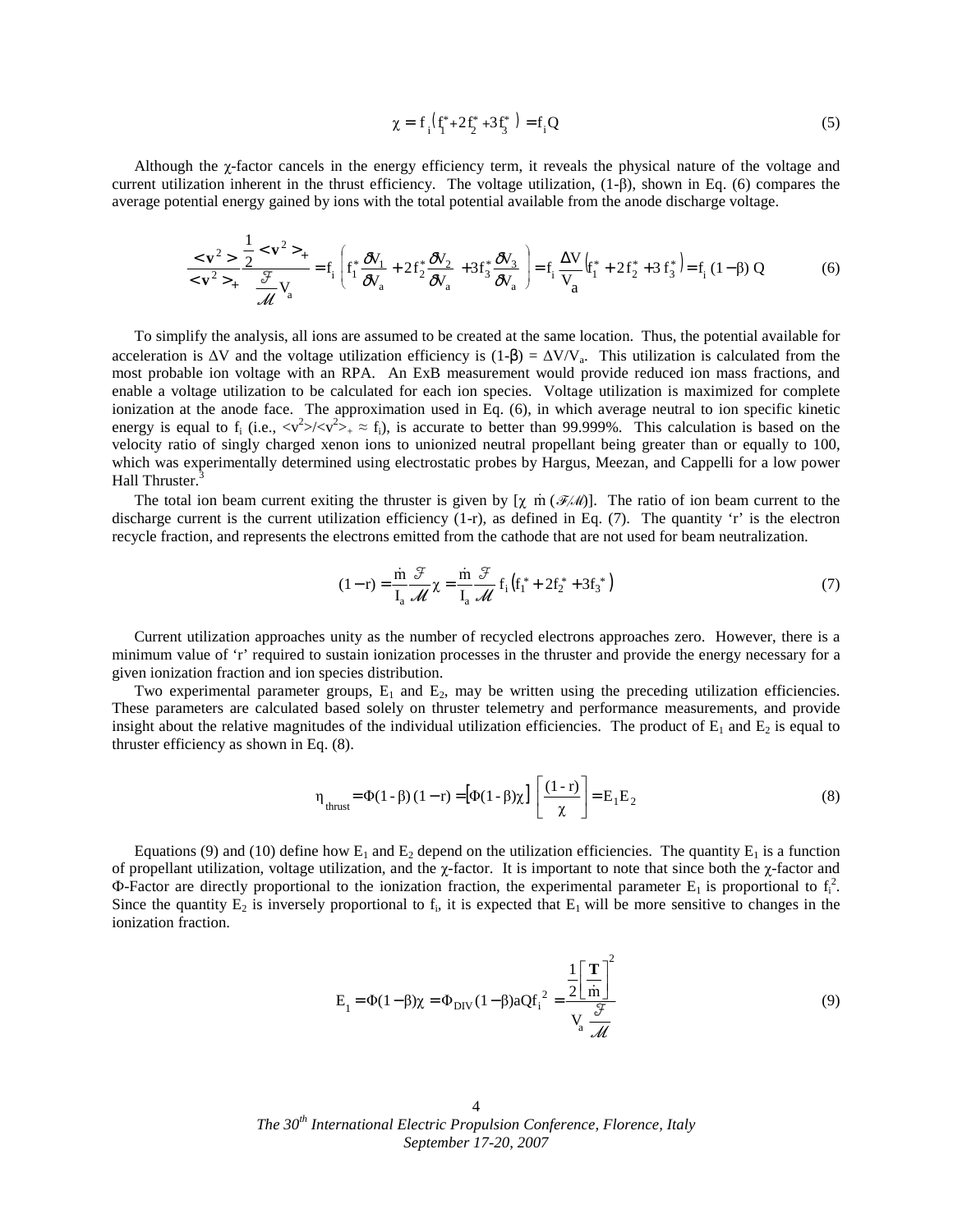$$
E_2 = \frac{(1-r)}{\chi} = \frac{(1-r)}{f_i Q} = \frac{\dot{m}}{I_a} \frac{\mathcal{F}}{\mathcal{M}}
$$
(10)

 In the absence of diagnostics for the determination of plasma properties, these experimental parameter groups allow limits to be placed on acceptable values for the average charge  $Q$ , ionization fraction  $f_i$ , and momentum divergence half-angle,  $\alpha$ . Analysis using  $E_1$  will ignore variations in the quality term 'a' from Eq. (9), since this term is approximately 0.98 for modern laboratory model Hall thrusters and rarely deviates more than 2% from unity. A full explanation is found elsewhere in the literature.<sup>1</sup>

### **III. Experimental Apparatus**

#### **A. AFRL Test Facilities**

 Performance verification tests at AFRL were conducted in Chamber 3, a stainless steel, cylindrical vacuum chamber 3.3 m diameter by 8-m long. The thruster exit plane is located in the center of the chamber diameter, pointing down the long axis approximately 7 m from the far end. All surfaces that are optically visible to the plasma plume are shielded with ½" thick, high purity, sulfur-free carbon plates. A dedicated dry Stokes mechanical pump reaches rough vacuum with a pumping speed of 450 L/s and a Pfeiffer Vacuum turbomolecular pump removes lighter gases. The facility utilizes eight helium-cooled cryopanels, resulting in a maximum xenon pumping speed of 140,000 L/s. The heat load to these cryopanels is moderated by shrouds coated with low emissivity paint, which are cooled by four IGC Polycold Cryogenic Refrigeration units. A conservative measurement of the ultimate base pressure is less than  $1 \times 10^{-7}$  torr.

 An MKS Instruments cold cathode ionization gauge, located on the chamber ceiling above the thruster, registered background pressure. Using a xenon calibration factor of 2.87, the adjusted pressure for flow rates of 10, 15, and 20 mg/s were 8 x  $10^{-6}$ , 1.3 x  $10^{-5}$ , 1.5 x  $10^{-5}$  Torr. High background pressure artificially raises performance due to ingestion of background neutrals into the discharge chamber. Randolph's criterion asserts that facility effects have negligible influence on performance for background pressures below  $2x10^{-5}$  Torr.<sup>4</sup> Since all performance measurements were taken at pressures below this threshold, it was determined that neutral entrainment at these pressure and flow rates had a negligible impact on thruster performance.<sup>5,6</sup> No corrections to performance measurements were made to compensate for facility effects.

 The propellant flow system was supplied with research grade xenon (99.999% purity) via ¼ inch stainless steel tubing. Anode flow was controlled with a 1000 sccm Unit 1661 digital mass flow controller. Cathode flow was regulated with a 50 sccm Unit 7300 digital mass flow controller. All mass flow controllers were calibrated with xenon prior to testing with a DH Instruments Molbloc/Molbox gas flow calibration system with an estimated uncertainty of  $\pm 0.5\%$  according the manufacture's specifications.

 Thruster discharge power was provided by two Electronic Measurement Inc. ESS Power Supplies arranged in parallel, each capable of 600V, 16A output. A simple RLC circuit provided low pass filtering of the main discharge, and the thruster body was connected to chamber ground. Discharge voltage, discharge current, and cathode potential were monitored through high accuracy current shunts with an uncertainty of  $\pm 0.5$ %. Coils were energized with Sorenson DLM 60-10 power supplies. The cathode heater was powered with an EMS 20-30 supply and the cathode keeper used a Sorenson LHP 300-3.5 power supply. The heater power supply was shut down during thruster operation.

 Thrust measurements were taken with a null type, inverted pendulum thrust stand. At steady state conditions, thrust measurements varied by <0.5 mN. A diluted Glycol solution at 10ºC cooled the copper shroud surrounding the thrust stand to decrease thermal drift. Thrust stand calibrations were performed in several configurations to test the influence of electromagnet coils and cathode operation. Repeated tests showed consistent thruster performance to within 1%, signifying that the calibrations and zero offsets were unaffected by these variables. As the thrust stand and thruster reached thermal equilibrium, the calibration curves showed repeatability with less than 1% variation. The zero offset was recorded after each test point and used with the calibration slope to calculate thrust. In cases where the thrust stand was not calibrated after each operating condition, the zero position was found for each point from a linear interpolation of the zero offset before firing and after shutdown. Inclination was managed with a stepper motor to level the thruster and minimize null coil current during high thrust operation. This minimized thermal drift in the null coil signal after shutdown and yielded a more reliable zero offset. Due to the highly repeatable thrust measurements and minimal thermal drift, uncertainty in thrust is estimated at  $\pm 1$ %.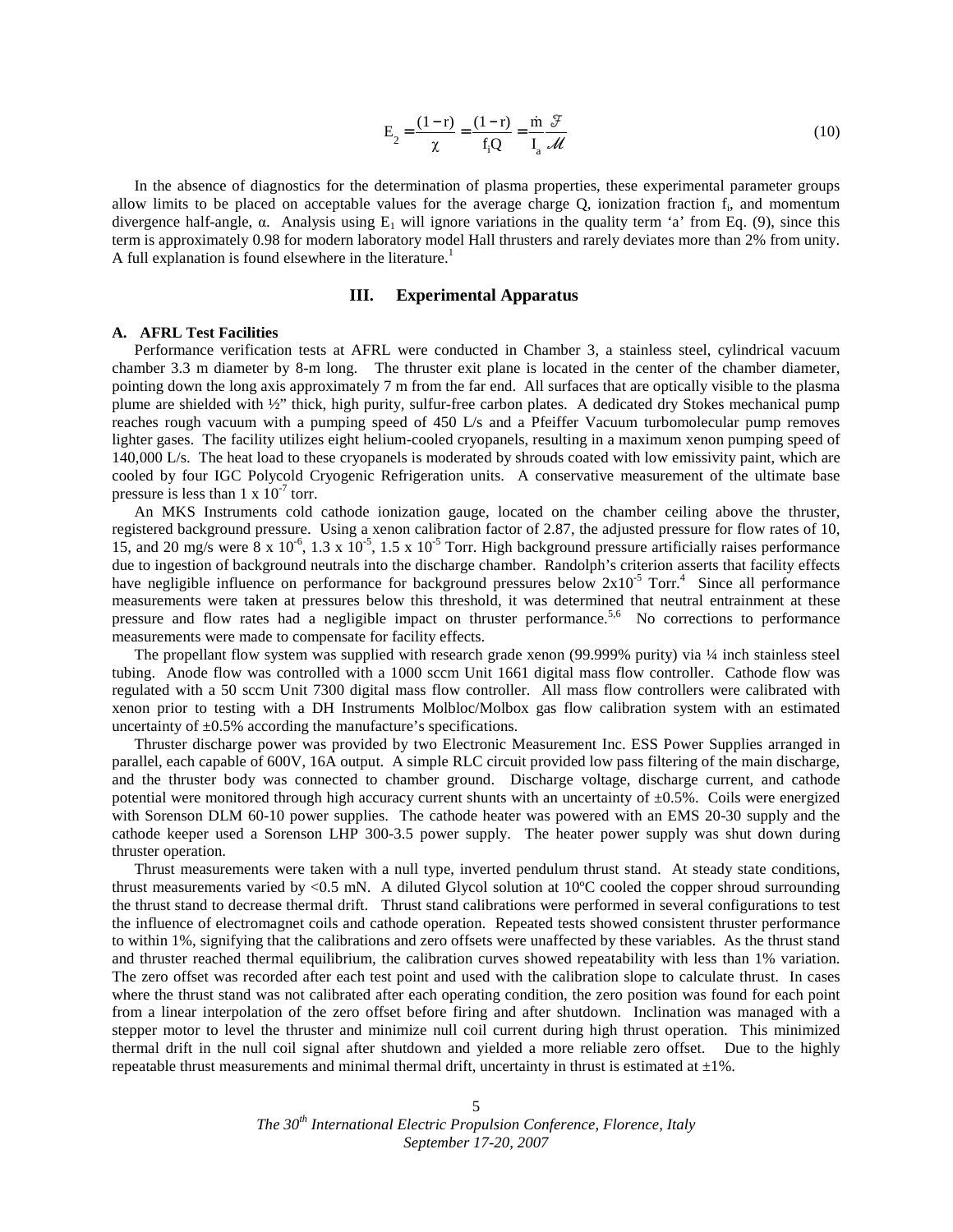A 22-bit Agilent Datalogger transmitted thrust, mass flow, and power to a LabView code monitoring the anode efficiency and thruster performance in real-time. For a given discharge voltage and flow rate, the coil currents were adjusted for maximum anode thruster efficiency. When peak efficiency was achieved, the magnet coils were further tuned for maximum T/P ratio. The efficiency optimization did not always correspond to minimum discharge current, since decreasing thrust would further reduce anode thruster efficiency (Efficiency  $\sim$  Thrust<sup>2</sup> / Current).

## **B. Hall Thruster**

 A 6 kW laboratory model test-bed Hall thruster was used in this investigation. A thruster with large channel diameter enabled the placement of a centrally mounted internal cathode that was directed along the thruster centerline. The schematic in Fig. 1 illustrates the internal cathode configuration in a typical Hall thruster design. The thruster utilizes inner and outer electromagnets to form standard magnetic lens topography.<sup>8</sup> Constant anode propellant flow operating conditions at 20 mg/s ranged from 100 – 400 V discharge. Constant power operating conditions at 6 kW ranged from 200 -400 V. Cathode flow fraction was 7% at all operating points.

#### **C. Plasma Diagnostics**

Plume examinations were executed one meter downstream of the thruster exit plane as a function of angular position from centerline. The plasma diagnostic array at AFRL, shown in Fig. 2, includes a retarding potential analyzer (RPA), Langmuir probe, gridded Faraday probe, and nude Faraday probe. A rotational arm with axis of rotation located above the exit plane on thruster centerline is controlled with a Thermionics Stepping Motor Controller. The probe array, as shown in Figure 3, is swept continuously 180 degrees in a constant one meter radius arc for Faraday probe measurements. The continuous rotational motion at low speeds minimizes mechanical arm vibration and prolongs probe life by decreasing time in the plume. RPA and Langmuir probe data collection is taken on thruster centerline one meter downstream of the exit plane, with the Langmuir probe 3 cm off axis.

## *1. Retarding Potential Analyzer*

An RPA measured the ion voltage distribution on the thruster centerline with a series of positively and negatively biased retarding grids. The positive potential of an ion retarding grid acts as a high pass filter, and only permits ions above the grid threshold voltage to reach the collector. The resulting ion voltage distribution is found from the derivative of the current-voltage relationship.<sup>7</sup>

 A series of grids, as shown in Figure 4, filters ambient electrons and selected ions before they reach the copper collector. Grids are composed of



**Figure 1. Schematic of a centrally mounted internal cathode configuration in a typical Hall thruster design.** 



**Figure 2. Plasma diagnostic array at AFRL. Probes from left to right include: Langmuir probe, RPA, nude Faraday probe, and gridded Faraday probe.** 



**Figure 3. Plasma diagnostic array on the rotational arm at AFRL.**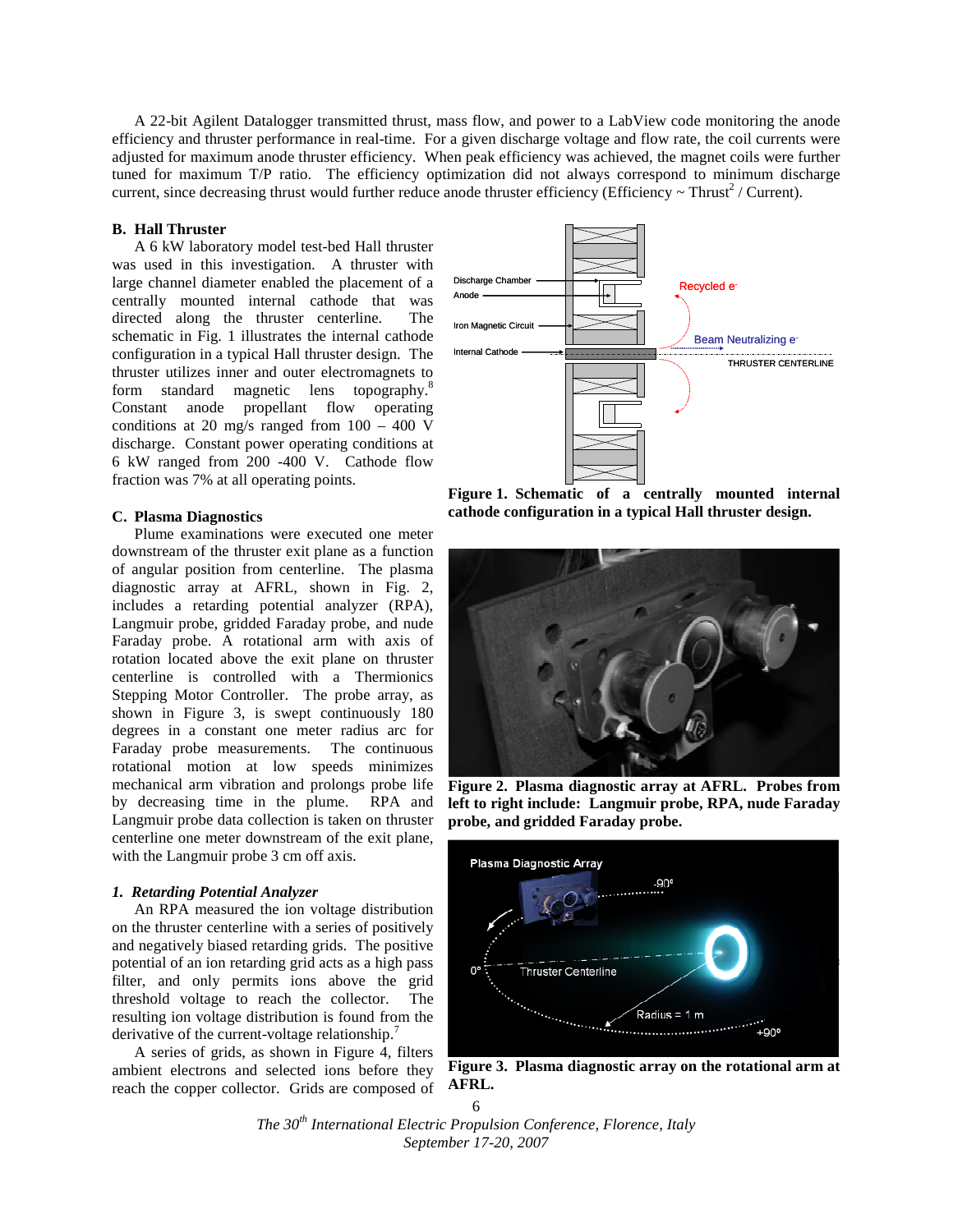a 0.005" thick, photochemically etched 316 SS with an open area fraction of approximately 38% and separated by MACOR spacers. A phenolic sleeve inside the stainless steel body electrically isolates the grids. A ceramic cover with a 1 cm diameter opening reduced the ion flux at high flow rates and avoided current saturation of the collector electronics. The outer grid exposed to the plume is floating to minimize the perturbation between the probe and ambient plasma. Electron repelling grids 2 and 4 are biased to -15 V below thruster ground by a BK Precision 1760 Triple Output DC power supply. Grid 2 repels electrons from the plume while grid 4 suppresses secondary electrons resulting from ion impacts with the collector. The ion retarding grid is connected to a Keithley 2410 1100 V Sourcemeter and swept from 0 to  $\sim$  500 V with respect to ground. A picoammeter reads the collection current, which is recorded as a function of voltage applied to the ion repelling grid. Further RPA construction and operation details may found elsewhere in electric propulsion literature. $8,9$ 

#### *2. Langmuir Probe*

 A single, cylindrical Langmuir probe parallel to the centerline plume was used to measure plasma potential. The probe consisted of a 0.2 mm diameter, 15 mm long Tungsten wire connected to a Keithley 2400 Sourcemeter. Langmuir probe data were collected during the RPA sweep and analyzed to determine the plasma potential for RPA voltage distribution calculations. The Langmuir probe was positioned 3 cm and approximately 1 degree off the centerline axis. Prior studies concluded the difference in plasma potential varied by only a few volts across large angles.<sup>10</sup> Due to the proximity of the Langmuir probe to the RPA, the difference in plasma potential between the diagnostics was estimated at less than one volt.

A potential diagram outlining the



**Figure 4. Cross-sectional schematic of the RPA showing ion and electron repelling grids.** 



**Figure 5. Potential diagram illustrating the relationship between measured voltages (V<sup>a</sup> , VC-G), plume measurements**   $(V_{RPA}, V_{Plasma})$  and calculated potentials  $(\Delta V, V_{Loss})$ .

correlation between measured values with the most probable ion voltage and loss voltage is shown in Fig. 5. The average acceleration potential, ∆V, is found in Eq. (11) as the difference between the most-probable ion voltage from RPA traces ( $V_{RPA}$ ) and plasma potential ( $V_{Plasma}$ ). The loss voltage ( $V_{Loss}$ ) in Eq. (12) is subsequently calculated from the difference between discharge voltage  $(V_a)$  and average acceleration potential. Voltage utilization efficiency can then be determined from the average acceleration voltage as shown in Eq. (13).

$$
\Delta V = V_{RPA} - V_{Plasma} = V_a - V_{Loss}
$$
\n(11)

$$
V_{Loss} = V_a - \Delta V \tag{12}
$$

$$
(1 - \beta) = \frac{\Delta V}{V_a} = 1 - \frac{V_{Loss}}{V_a}
$$
\n(13)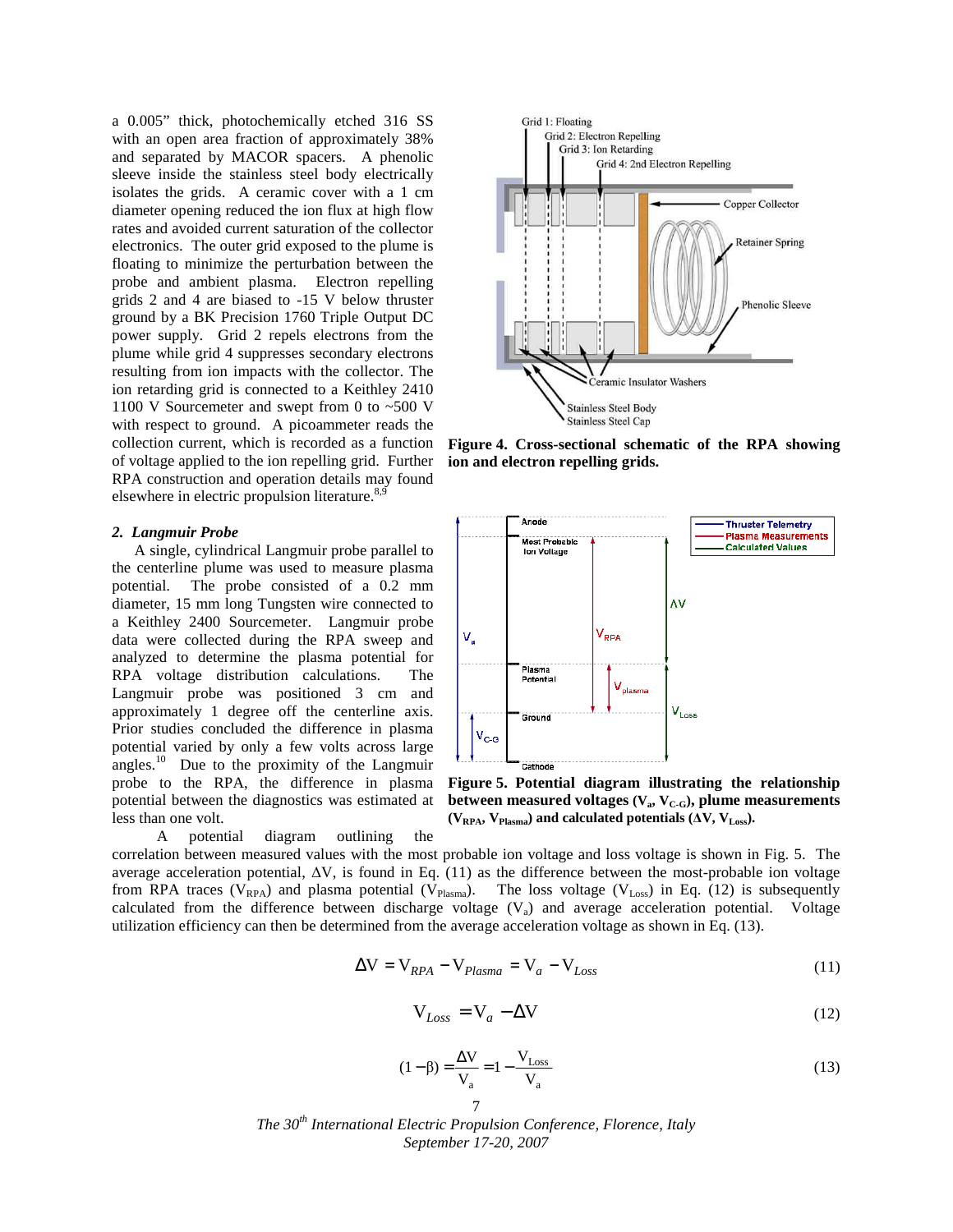#### *3. Nude Faraday Probe*

The nude Faraday probe measured directed ion flux to a 19 mm collector electrode bordered by a 43 mm diameter annular guard ring. This guard ring is biased to the same negative potential as the collector and forms a uniform, planar sheath in front of the collection area. A simplified circuit diagram is shown in Fig. 6. The bias voltage is set to -15 V with respect to ground by a Sorenson LT 30-3 DC power supply. Collected current is found from the voltage drop across a 40.4 ohm shunt resistor, and corresponding current density is calculated from measured current divided by the collector electrode surface area.

The 95% charge divergence half-angle  $(\alpha_{95})$ 



**Figure 6. Simplified circuit diagram of the nude Faraday probe.** 

was calculated separately for left and right sides of the plume, and determined the location where the signal integrated to 95% of the total collected voltage from centerline to  $\pm 90$  degrees, as shown in Eq. (14). Charge divergence half-angle is generally larger than the momentum divergence half-angle extracted in the efficiency architecture. This effect is due to the presence of low energy ions on the wings, which artificially increase the collected current at large angles off thruster centerline.

$$
0.95 \int_{0}^{\pm 90} j(\theta) \sin(\theta) d\theta = \int_{0}^{\pm \alpha_{95}} j(\theta) \sin(\theta) d\theta
$$
 (14)

Beam current is calculated by integrating current density in the hemisphere about thruster centerline as shown in Eq. (15). The ratio of calculated ion beam current to the discharge current provides the current utilization efficiency, (1-r).

$$
\boldsymbol{I}_{\text{Beam}} = 2\pi R^2 \int_{0}^{+90} j(\theta) \sin(\theta) d\theta \tag{15}
$$

Previous studies found plume measurements had a strong dependence on facility backpressure, resulting in an artificial increase in current density at half-angles approximately 30 degrees beyond thruster centerline. This dependence is attributed to the presence of charge exchange (CEX) ions, which account for a significant fraction of ions on the outer edges of the plume.  $\frac{11,12,13,14}{11,12,13,14}$  Current collected on the outer wings is erroneously high and results in overestimation of the total ion beam current and charge divergence angles. Fig. 7 illustrates increased current density on the wings for a one meter radial sweep. A corrected nude Faraday probe current density is found from the linear extrapolation on a log scale for angles greater than 30 degrees off centerline.<sup>15</sup> All calculations using current density from the nude Faraday probe use corrected values beyond 30 degrees off thruster centerline.



**Figure 7. Current density from nude Faraday probe traces showing increased current collection on the wings due to CEX ions. Data beyond ±30º is extrapolated for charge divergence and beam current calculations.** 

8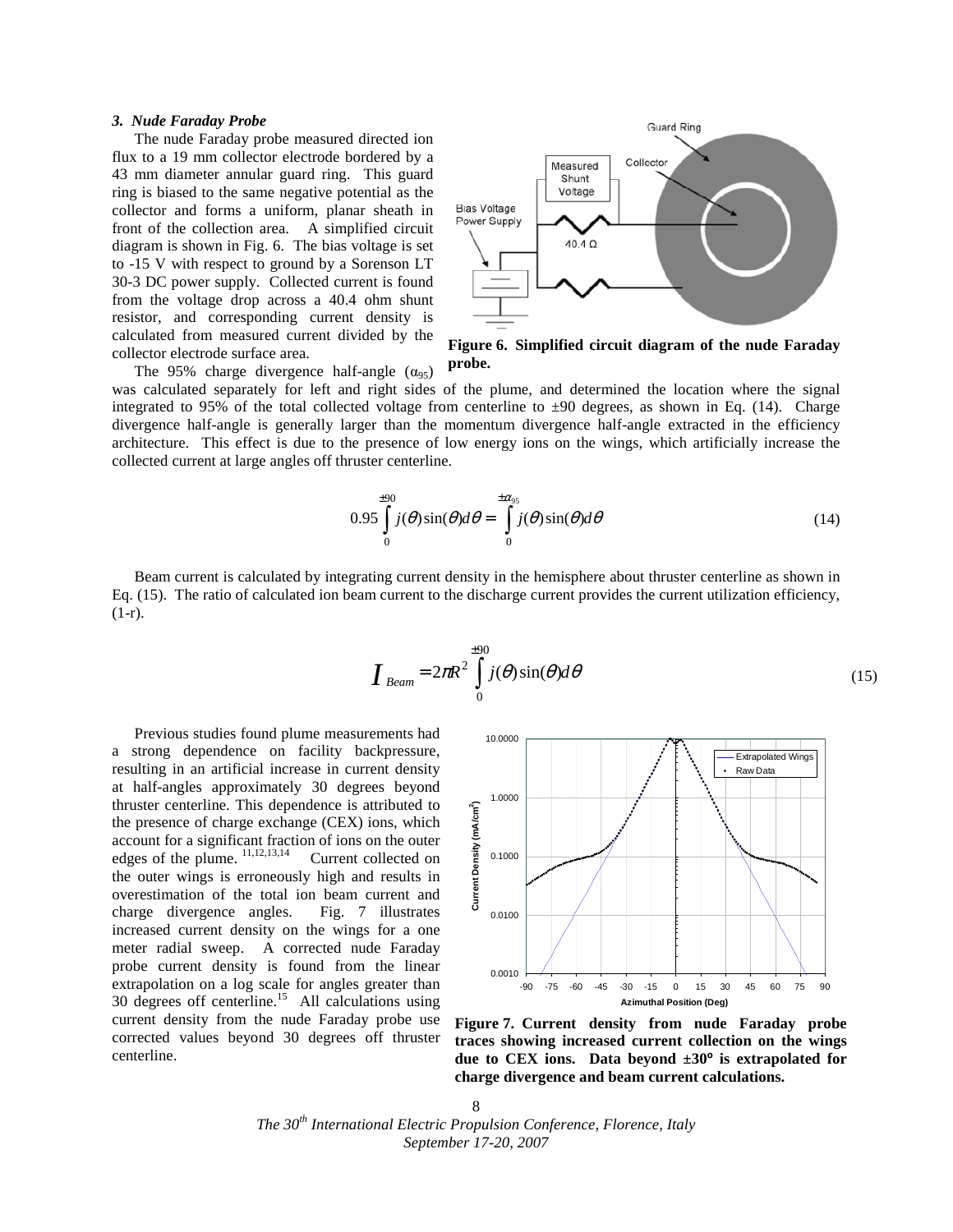## **IV. Experimental Results and Discussion**

 Thruster efficiency and the three utilizations are analyzed along a line of constant power (6 kW) and a line of constant anode flow rate (20 mg/s) to study the losses that dominate each mode of operation. Propellant utilization can be calculated using the experimentally determined thruster efficiency along with voltage utilization from the RPA and current utilization from the Faraday probe. The primary drawback to this approach is the error associated with integrating ion current density in the plume to calculate the current utilization. An artificially large beam current would increase current utilization and decrease propellant utilization.

 The anode thruster efficiency, energy efficiency, and three utilization efficiencies are shown in Fig. 8. Propellant utilization is the driving loss mechanism for both the constant flow and constant flow rate conditions. A low propellant utilization can be attributed to low ionization fraction and/or a large momentum divergence angle.

 In both plots, the voltage and current utilization are nearly equal above 200 V discharge. At discharge voltages below 200 V, the potential required for ionization becomes a significant fraction of the anode acceleration potential. This loss of available acceleration potential is seen in the reduced voltage utilization in the 20 mg/s case for 100 V and 150 V discharge.



**Figure 8. Thruster efficiencies for constant anode flow rate of 20 mg/s (8a) and constant power of 6 kW (8b) with increasing discharge voltage.** 

 An inspection of the relationship between thruster efficiency, energy efficiency, and propellant utilization in Fig. 9 reveals similar linear characteristics between the lines of constant power and flow rate. Performance is predominately driven by discharge voltage as opposed to anode propellant flow rate or discharge current for discharge voltages <300 V. Propellant utilization continues to increase from 300 V to 400 V, while energy efficiency decreases for constant power and increases for constant anode mass flow operating conditions. Thruster efficiency increases in both instances. The reduction in energy efficiency is traced back to a slight decrease in current utilization from 92% to 91%. However, while voltage efficiency increases for constant mass flow, it is stable at 90% in the case of constant power. Additional experiments are required to distinguish a clear trend due to the limited data. Since discharge voltage appears to be the primary efficiency driver, further analysis will focus on variations with applied anode potential.



**Figure 9. Relationships between propellant utilization, thruster efficiency, and energy efficiency for a line of constant anode flow (20 mg/s) and constant power (6 kW).**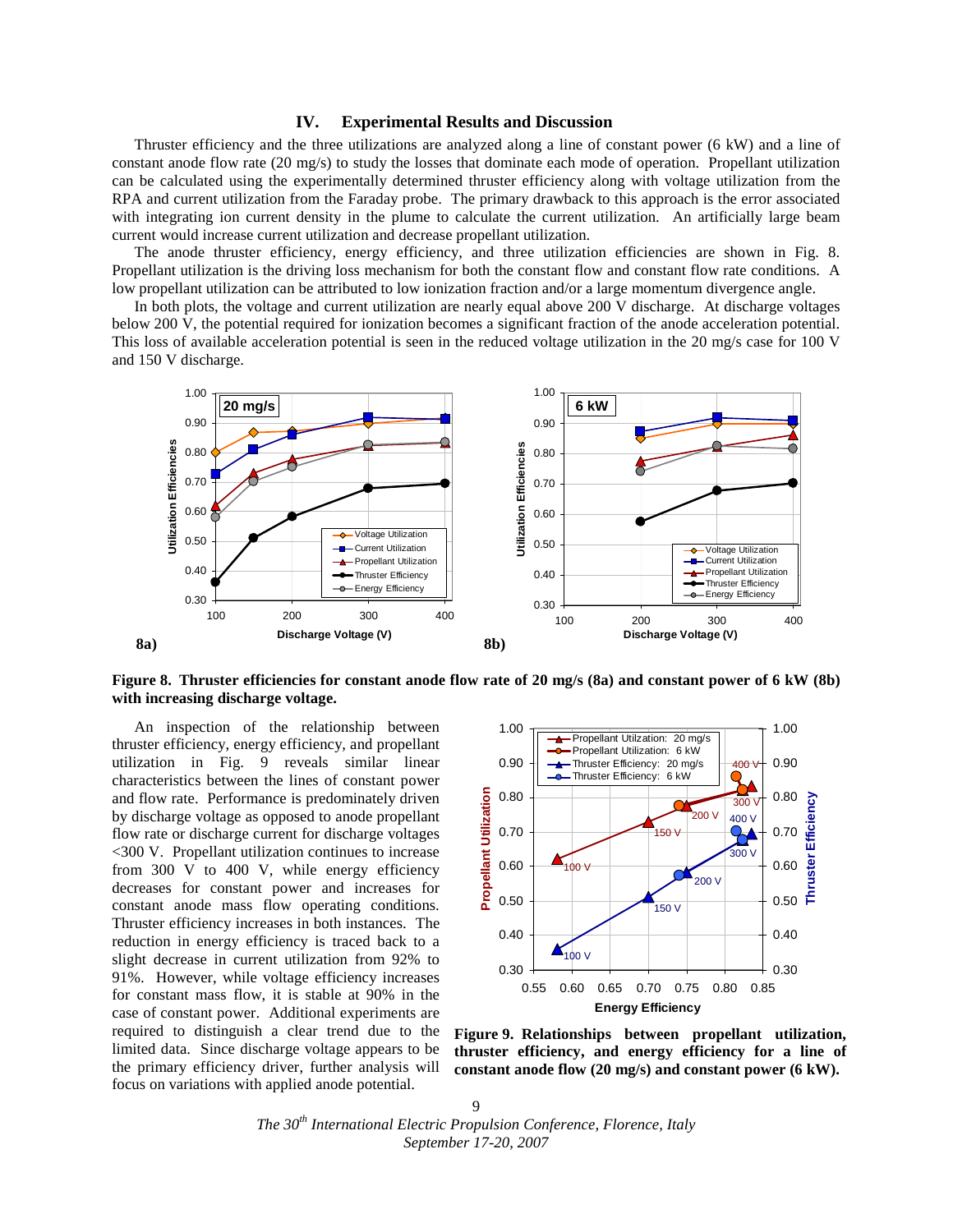Incorporating thruster telemetry, performance, and far-field plume measurements into the experimental parameter groups,  $E_1$  and  $E_2$ , supplies two equations used to extract complimentary values for three plasma parameters. Examining permissible values for the limits of 100% ionization  $(f_i=1)$  and zero momentum beam divergence ( $\alpha=0$ ,  $\Phi_{VDF}=1$ ) provides a range of consistent values.

 A range of permissible values for average particle charge can be evaluated using the limits of  $f_i=1$  for the minimum Q value and zero beam divergence  $(\Phi_{VDF}=1)$  for the maximum Q. The traces in Fig. 10 show the range of permissible Q decreasing as discharge voltage increases for both constant flow and constant power operation. The range stabilized for the case of constant anode flow rate at  $Q_{min}=1.23$  and  $Q_{max}=1.45$ . For constant power operation, the values of both  $Q_{min}$  and  $Q_{max}$ continue to decrease beyond 400 V discharge. Lower discharge current appears to decrease the maximum and minimum values of Q (400 V conditions), while higher current increases the limits (200 V conditions). For discharge voltages >200 V at constant mass flow operation, the average charge must be  $\geq$ 1.23, which implies a significant fraction of multiply charged ions in the thruster discharge.

 Variations in ionization fraction with increasing discharge voltage are shown in Fig. 11, with contours of constant  $\alpha$  from  $0^{\circ}$  – 90°. The maximum ionization fraction of  $f_i=1$  places limits on acceptable ion beam divergence angles for a given discharge voltage. For example, the maximum momentum divergence at 400 V, 6 kW is



**Figure 10. Range of permissible average ion charge for constant anode flow rate (20 mg/s) and constant power (6 kW) with increasing discharge voltage.** 

approximately 55º. However, this large beam divergence would correspond to 100% ionization with the minimum allowable average charge, Q. At 20 mg/s and 100 V discharge, the range of momentum beam divergence from 0º-60º corresponds to an ionization fraction of 0.65 to 0.75. Unity ionization fraction is not possible at this operating condition, even for a 90º momentum divergence half-angle. This signifies reduced ionization is a leading loss mechanism at low discharge voltage.

The maximum momentum divergence half-angle can be examined using the values of the  $E_1$ , (1-β), and  $\gamma$  to calculate profiles for lines of constant ionization fraction, as shown in Eq. (16) and (17). For an isotropic distribution of divergences, the divergence component of the propellant utilization is the factor by which thrust of an ideal 1-dimensional rocket jet is reduced to its 2-dimensional divergence.

$$
\frac{E_{\perp}}{a\chi(1-\beta)} = \Phi_{\text{DIV}} f_i \tag{16}
$$

$$
\Phi_{\rm DIV} = \left(\frac{1 + \cos \alpha}{2}\right)^2 \tag{17}
$$

Contours of momentum divergence half-angle for a given ionization fraction are shown in Fig. 12. Calculated divergence of the 20 mg/s conditions shown in Fig. 12a display an exponential decrease with increasing discharge voltage, and exposes high beam divergence as a leading loss mechanism at low discharge voltage. In this case, the line of  $f_i=1$  places an upper limit to the momentum divergence half-angle of  $\langle 34^\circ \rangle$  at 300 V. In Fig. 11b, beam divergence profiles for constant power operation show  $f_i \ge 0.88$  at 400 V discharge while  $\alpha \le 29^\circ$ .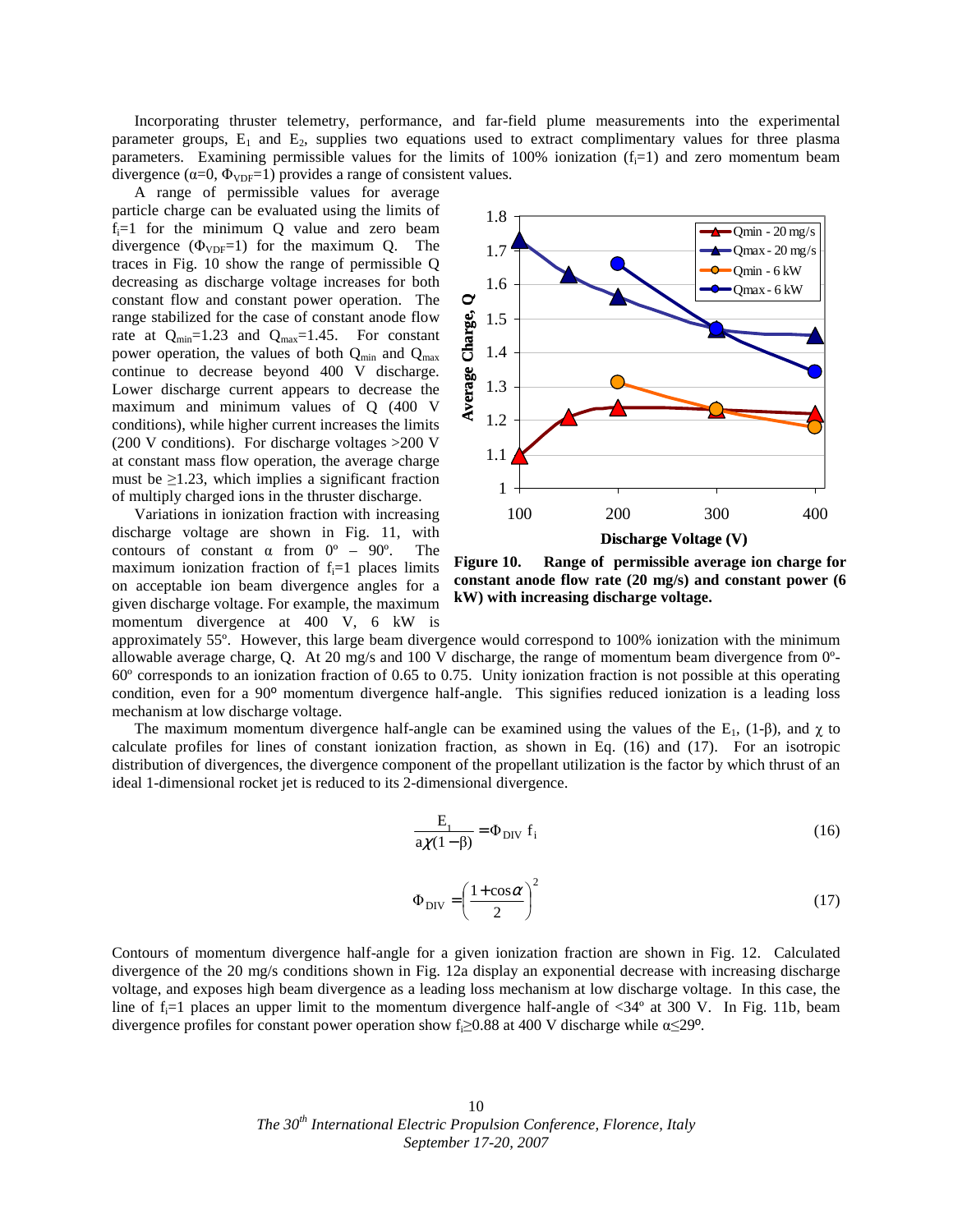A comparison between the charge divergence calculated from current density measurements with analytically extracted contours of momentum divergence is displayed in Fig. 12. The 90% and 95% beam divergence angles calculated from Faraday probe sweeps of current density in the far-field plume are higher than the momentum divergence angle for all discharge voltages, with the exception of 90% charge divergence at 20 mg/s and 300-400 V discharge. The most likely cause of this discrepancy is the presence of low energy CEX ions on the thruster wings contributing a significant fraction to the integrated charge divergence. While extrapolation for ±30º beyond thruster centerline reduces the effects of CEX, it appears the integration may over-predict charge divergence and ion beam current from a Faraday probe scan. The primary drawback to this analysis is that an over-predicted ion beam current will artificially increase the calculated current utilization while decreasing propellant utilization, with an auxiliary effect of further decreasing the maximum momentum divergence half-angle.



**Figure 11. Ionization mass fraction for constant anode flow rate of 20 mg/s (11a) and constant power of 6 kW (11b) with increasing discharge voltage for lines of constant momentum divergence half-angle,** α**.** 



**Figure 12. Comparison of measured charge divergence with profiles of calculated momentum beam divergence half-angles for constant anode flow rate of 20 mg/s (12a) and constant power of 6 kW (12b) with increasing discharge voltage for lines of constant ionization fraction.**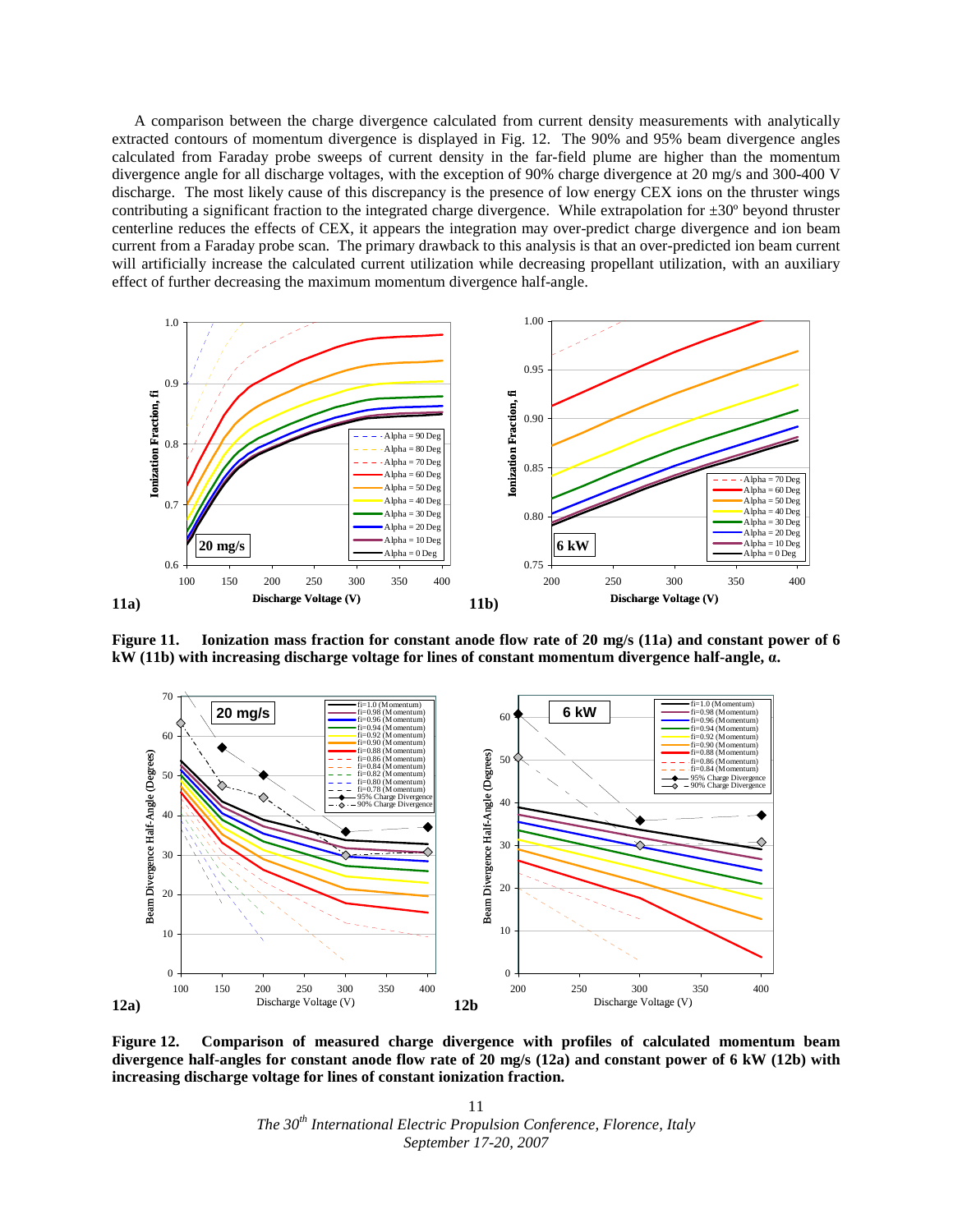While analyzing limits of specific terms aids in bounding acceptable parameters, bracketing more probable consistent sets of plasma properties provides enhanced knowledge of thruster operation. For data at 400 V and 6 kW, the χ-Factor is  $\chi = Qf_i = 0.18$  and the quantity  $\Phi_{\text{Div}} f_i = 0.88$  using Eq. (16). Using these values and the limits of each term (Q≥1, f<sub>i</sub>≤1,  $\Phi_{\text{Div}}(1)$ ), the plasma properties f<sub>i</sub>, Q, and  $\alpha$  are shown in Fig. 13 with a table of acceptable values. The green regions highlight more plausible conditions, where the momentum divergence is  $>10^{\circ}$  and the ionization fraction is ≤95%. For these constraints, the range of consistent sets reduces to an ionization fraction of 90%-95%, average charge of 1.24-1.31, and a momentum beam divergence half-angle of 13º-23º. This example illustrates the utility of the efficiency architecture for extracting plasma parameters from a limited number of macroscopic thruster measurements. All experimental measurements and calculated parameters are tabulated in Tables 1-3 of the Appendix.





**Figure 13. Consistent parameter sets of momentum divergence half-angle, average charge, and ionization fraction for 6 kW operation at 400 V discharge. Plasma properties are constrained and probable values are highlighted in green to establish a likely range of discharge characteristics.** 

#### **V. Summary and Future Work**

 A systematic study of Hall thruster operation from 100 to 400 V discharge demonstrated the extraction of plasma properties with a limited set of macroscopic experimental measurements using an efficiency architecture developed at AFRL. The architecture analytically decomposed thrust efficiency into the product of voltage utilization, current utilization, and propellant utilization efficiency. Low ionization fraction and large momentum beam divergence were the driving loss mechanisms at low voltage for constant power and constant flow rate operation. Physical constraints on plasma properties enabled limits to be set on consistent sets of performance parameters, including the average ion charge, ionization fraction, and momentum divergence half-angle. Including ExB or LIF measurements with this technique would close the set of equations and enable the calculation of a full set of discharge parameters, including the aforementioned properties. Internal and near-field plasma potential and density measurements will be conducted to compare the theoretical effectiveness in predicting plasma properties with experimental results, and further understanding of the loss mechanisms affecting Hall thruster operation.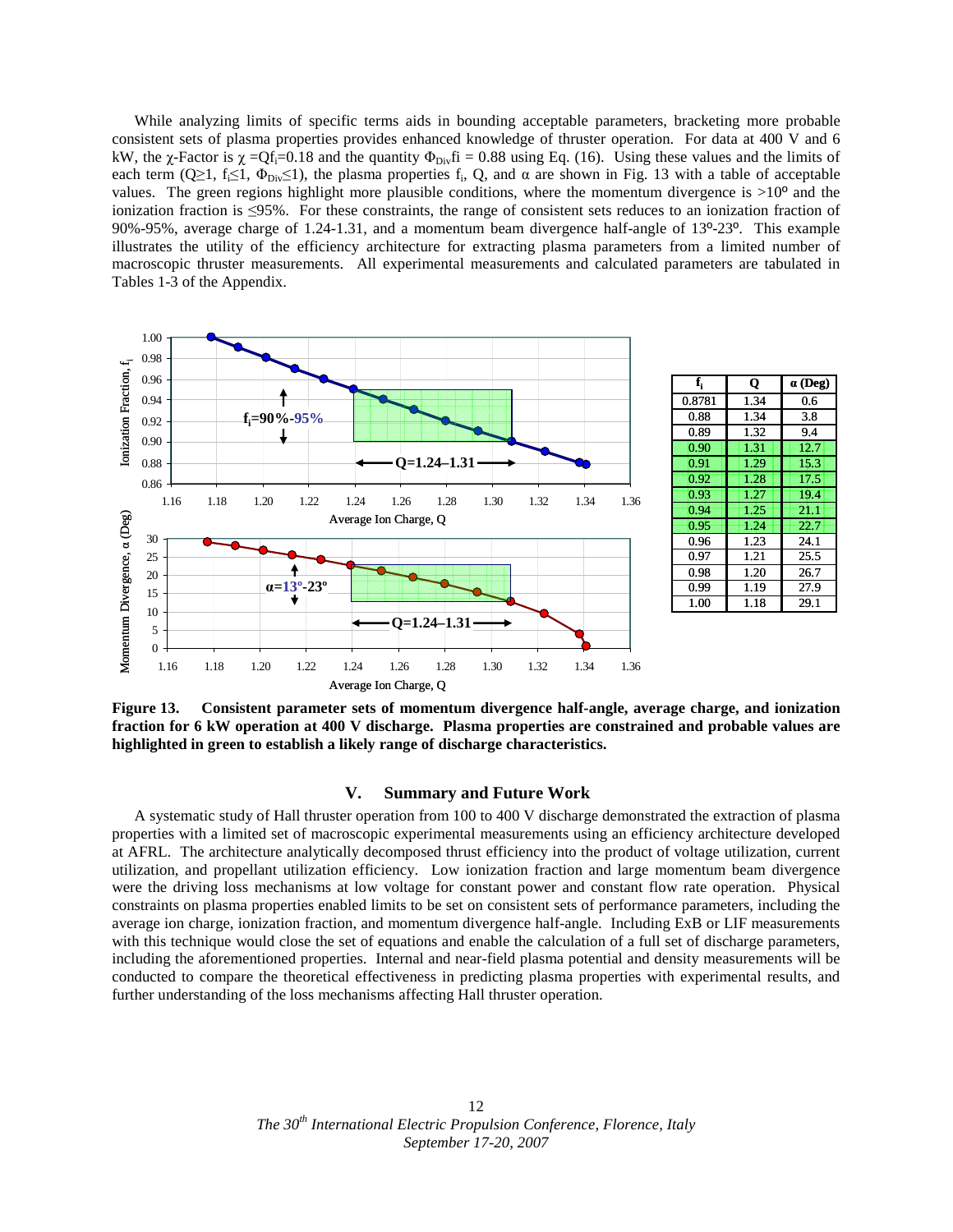## **Appendix**

| <b>Test</b> | $V_D$ (V) | (A)<br>$I_{D}$ | $P_D(A)$ | Mass Flow (mg/s) |                | <b>Cathode</b> | <b>Background</b>                    | <b>Thrust</b> |  |
|-------------|-----------|----------------|----------|------------------|----------------|----------------|--------------------------------------|---------------|--|
| Point       |           |                |          | Anode            | <b>Cathode</b> |                | <b>Potential (V) Pressure (Torr)</b> | (mN)          |  |
| 8           | 100       | 22             | 2245     | 20.2             | 1.4            | $-7.4$         | 1.4E-05                              | 181           |  |
| 9           | 150       | 22             | 3340     | 20.2             | 1.4            | $-9.1$         | 1.4E-05                              | 263           |  |
| 10          | 201       | 21             | 4289     | 20.2             | 1.4            | $-10.2$        | 1.3E-05                              | 318           |  |
| 11          | 301       | 20             | 5997     | 20.2             | 1.4            | $-11.6$        | 1.2E-05                              | 405           |  |
| 13          | 401       | 20             | 8040     | 20.2             | 1.4            | $-10.7$        | 1.2E-05                              | 475           |  |
| 19          | 400       | 15             | 6044     | 15.8             | 1.1            | $-13.3$        | 9.2E-06                              | 366           |  |
| 20          | 200       | 30             | 6031     | 27.3             | 1.9            | $-10.3$        | 1.9E-05                              | 435           |  |
| 21          | 600       | 10             | 6029     | 10.6             | 0.7            | $-18.1$        | 7.1E-06                              | 304           |  |

Table 1: Thruster telemetry data for lines of constant mass flow (20 mg/s) and power (6 kW).

Table 2: Experimental Parameter Groups, Utilization Efficiencies, and Plasma Parameters (for f<sub>i</sub>=1).

| <b>Test</b> | <b>Experimental</b> |      |             |         |      | <b>Thrust</b>     |      | For $f_i = 1$ |                       |                              |                 |
|-------------|---------------------|------|-------------|---------|------|-------------------|------|---------------|-----------------------|------------------------------|-----------------|
| Point       | E,                  | E,   | $(1-\beta)$ | $(1-r)$ | Φ    | <b>Efficiency</b> | χ    | $Q_{min}$     | $\Phi$ <sub>VDF</sub> | $\Phi_{\rm div}$             | $\alpha$ (Deg)' |
| 8           | 0.54                | 0.66 | 0.80        | 0.73    | 0.62 | 0.36              | 1.10 | 1.10          | 0.99                  | 0.63                         | 54              |
| 9           | 0.76                | 0.67 | 0.87        | 0.81    | 0.73 | 0.51              | 1.21 | 1.21          | 0.99                  | 0.74                         | 44              |
| 10          | 0.84                | 0.70 | 0.87        | 0.86    | 0.78 | 0.58              | 1.24 | 1.24          | 0.99                  | 0.78                         | 40              |
| 11          | 0.91                | 0.75 | 0.90        | 0.92    | 0.82 | 0.68              | 1.23 | 1.23          | 0.99                  | 0.83                         | 35              |
| 13          | 0.94                | 0.74 | 0.92        | 0.91    | 0.83 | 0.69              | 1.23 | 1.23          | 0.99                  | 0.84                         | 34              |
| 19          | 0.91                | 0.77 | 0.90        | 0.91    | 0.86 | 0.70              | 1.18 | 1.18          | 0.99                  | 0.87                         | 30              |
| 20          | 0.86                | 0.66 | 0.85        | 0.87    | 0.77 | 0.57              | 1.31 | 1.31          | 0.99                  | 0.78                         | 40              |
| 21          | 0.93                | 0.78 | -           |         | ۰    | -                 | ۰    | ۰             | -                     | $\qquad \qquad \blacksquare$ | -               |

Table 3: Far-field Plasma Plume Measurements at 1-meter on thruster centerline.

| <b>Test</b> |              | <b>Nude Faraday 95% Half-Angle</b> |                                       | Nude Faraday 90% Half-Angle   Integrated Beam |               | <b>Plasma</b>        | <b>Most Probable</b> |  |
|-------------|--------------|------------------------------------|---------------------------------------|-----------------------------------------------|---------------|----------------------|----------------------|--|
| Point       | $Avg.$ (deg) | $\pm$ Deviation (deg)              | $\pm$ Deviation (deg)<br>$Avg.$ (deg) |                                               | Current $(A)$ | <b>Potential</b> (V) | Ion Voltage (V)      |  |
| 8           | 72.9         | 1.1                                | 63.2                                  | 1.1                                           | 16.3          | 8                    | 88                   |  |
| 9           | 57.1         | 0.9                                | 47.4                                  | 0.8                                           | 18            | 12                   | 142                  |  |
| 10          | 50.1         | 1.0                                | 44.4                                  | 2.2                                           | 18.4          | 13                   | 188                  |  |
| 11          | 35.8         | 3.5                                | 29.9                                  | 2.6                                           | 18.3          | 14                   | 284                  |  |
| 13          | 37.0         | 1.4                                | 30.7                                  | 1.7                                           | 18.3          | 15                   | 382                  |  |
| 19          | 37.0         | 1.4                                | 30.7                                  | 1.7                                           | 13.7          | 17                   | 376                  |  |
| 20          | 60.6         | 0.5                                | 50.6                                  | 0.4                                           | 26.3          | 12                   | 182                  |  |
| 21          | 40.7         | 2.8                                | 33.5                                  | 2.4                                           | 10.1          |                      |                      |  |